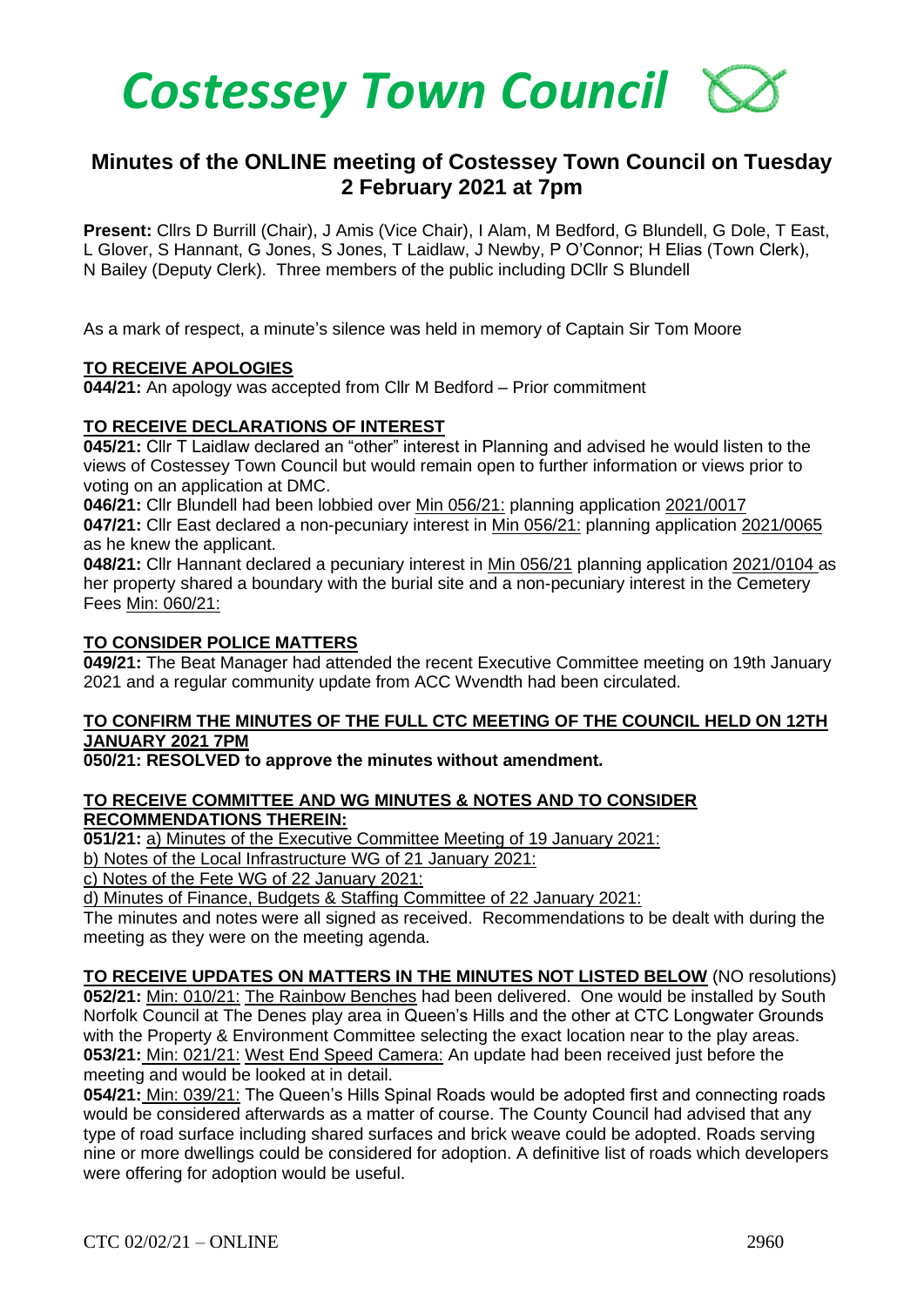# **RESOLVED TO ADJOURN THE MEETING FOR 15 MINUTES' PUBLIC PARTICIPATION**

**055/21:** Members of the public were specifically interested in a planning application.

# **TO MAKE RECOMMENDATIONS ON PLANNING APPLICATIONS, AND RECEIVE INFORMATION ON APPEALS & OTHER PLANNING MATTERS**

**056/21: a) Planning applications for consideration:**

i) 2020/1578: Mr D Smith - Erection of 3 No. new dwellings (**re-submission of 2020/1054**) - Land Off Mill Croft Close - Full – **Comment: Some previous objections, such as the scale of development on the small site and the overlooking of other properties, appear to have been addressed, but concerns were expressed about the apparent landowner's ransom strip which would be created. This would be not only for future access to the Roundwell works for development of 24 units as per the GNDP "blueprint" for planning over the next 25 years, as any access would have to be via Millcroft Close because the lane to the A1074 Dereham Road would emerge too close to the junction with Longwater Lane, but also as access to the three proposed properties which could create future issues. Letters of objection from residents were noted and should be taken into consideration.**

**RECOMMEND REFUSAL ON THE FOLLOWING GROUNDS: Amenity: The lack of amenity to the new houses adjacent to the Roundwell industrial works was noted, as there was inadequate screening; Houses are small and not in keeping with the other dwellings in Millcroft Close; Access & Traffic: Millcroft Close is too narrow for refuse vehicles at present as there is only room for two cars to pass; Loss of on-street parking in Millcroft Close would cause problems with even existing levels of vehicles, as cars are already parking in the hammerhead; more than 20 extra vehicle movements per day turning out of Millcroft Close into Dereham Road would be hazardous, especially as there had been a fatal accident in the area. Wildlife: given the large amount of wildlife seen - in particular protected species such as bats, newts etc an EIA should be required. Tree Report: Cllrs believed that at 6.4.2 there was a typo and that piling rigs etc should NOT be used on the site. IF APPROVED CONDITIONS SHOULD BE IMPOSED TO PRESERVE THE AMENITY FOR THE EXISTING RESIDENTS, SUCH AS RESTRICTING WORK TO BETWEEN CERTAIN HOURS ONLY TO REDUCE NOISE, AND VEHICLE MOVEMENTS ALSO TO BE RESTRICTED TO SPECIFIC HOURS.** DCllr D Burrill offered to call it in to SNC DMC if the Officers were minded to approve the application.

ii) 2020/2471: Mr & Mrs Hoffman - 8A The Drive NR5 0EF - Retention of single storey hobby room / office – Householder – **Comment: This is a RETROSPECTIVE application. There are a considerable number of outbuildings on the plot, which do not appear on the plans, the scale of which seems to constitute back land development. It was also noted that there was no previous application for a swimming pool. Letters of objection from local residents noted and to be taken into consideration. REFUSE on the following grounds: Overdevelopment of site; loss of amenity to neighbours; previous planning condition not to construct within 15m of a protected oak tree have been breached - it appears the roots have been affected and the building was well within the 15m line. Request that the Enforcement Officer and Tree Officer investigate the breaches.**

iii) 2021/0017: Mr Steve Edwards - 24 Stafford Avenue, NR5 0QF - Alterations to existing roof to provide 1st floor accommodation and additional 2 storey extensions – Householder – **Comment: Cllr G Blundell had been lobbied by residents about this application. Letters of objection from local residents were noted, especially about lack of privacy, light, height and overbearing nature of the proposed two storey building. REFUSE on the following grounds: Out of keeping with the street scene, which consists of bungalows and some chalet bungalows. Roof line too high in comparison with other neighbouring dwellings. Loss of privacy as upstairs windows will look straight into houses across the road; loss of light to neighbours; large extension; overbearing nature of building on all surrounding neighbours. Very close to neighbours on both sides, where at one side there is a considerable drop in levels.**

iv) 2021/0033: Mr & Mrs P Freezer - Land to the Rear of 12 Grove Avenue -Erection of one single storey dwelling - Outline - **RECOMMEND REFUSAL - Comments: This is a re-submission of a**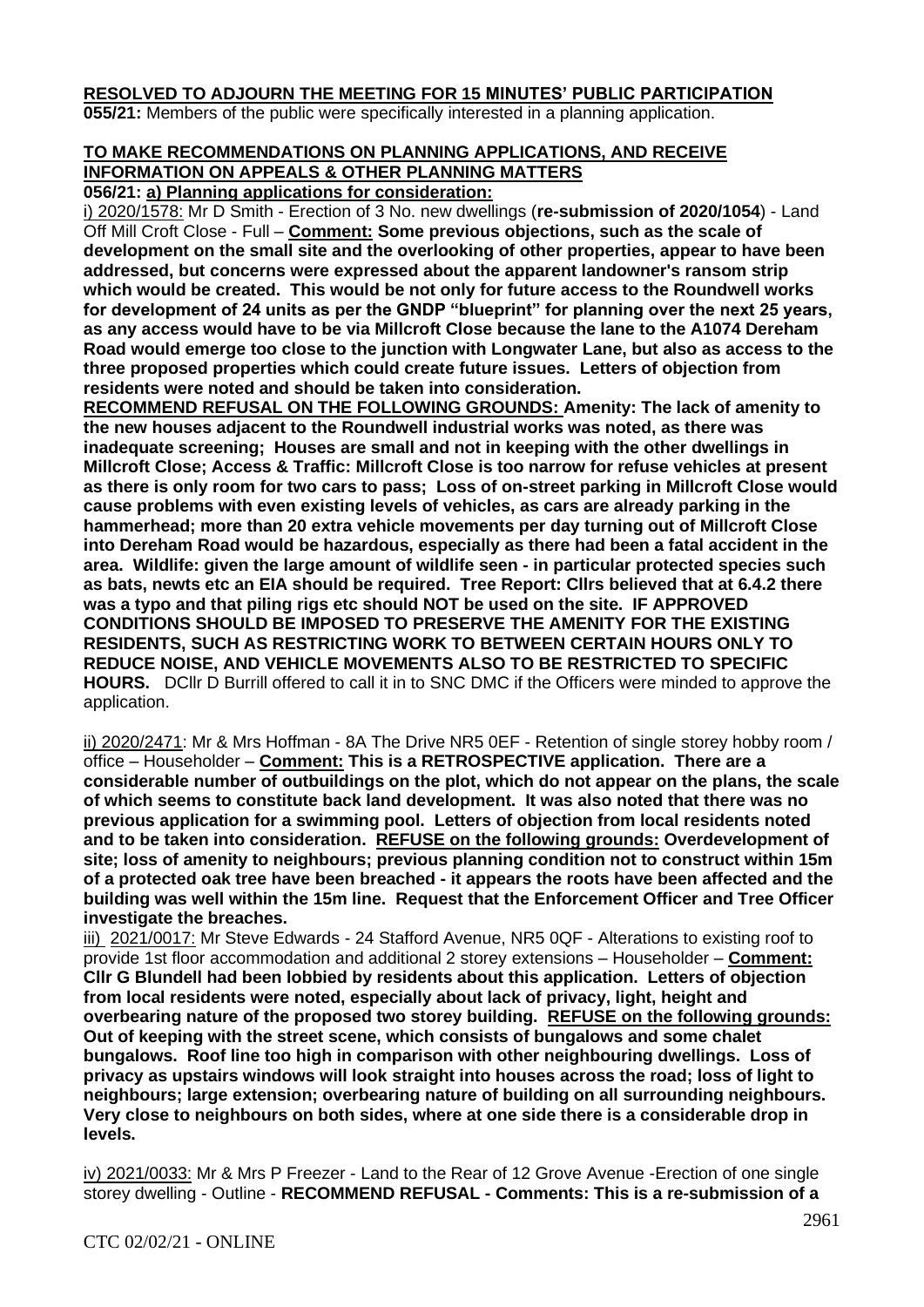### **withdrawn application. REFUSE on following grounds: Back land development and insufficient access**

v) 2021/0039: Mr Jon Mann - Pasta Foods, Forest Way, NR5 0JH – Proposed erection of new storage silo - Full - **RECOMMEND APPROVAL**

vi) 2021/0041: Mrs Zoe Hosking - 1A Autumn Drive, NR5 0EE - Proposed extension and associated alterations – Householder – **RECOMMEND APPROVAL**

vii) 2021/0065: Mr & Mrs Hill - Heyford House, 18 Parklands, NR8 5AL - Single storey side extension and two storey rear extension – Householder – **RECOMMEND APPROVAL** viii) 2021/0104: Mr Cliff & Mrs Julie Summers - 44 Longwater Lane Costessey NR5 0TF - Erection of rear extension and alterations to roof to form first floor, including front and rear dormers – Householder – **RECOMMEND APPROVAL**

**057/21: b) Information & Planning decisions received from South Norfolk & Norfolk County Councils:** (\*Information only. (No decisions needed) See separate sheet. Noted

# **058/21: c) Appeals notified:**

i) APP/L2630/D/20/3264432: SNC: 2020/1747: - Mr G Carrs - 104 West End - Retention of front dormer and first floor rear extension (**resubmission of 2019/2466**). To be conducted with the existing evidence presented. Noted

**TO CONSIDER FINANCE MATTERS** (See also F, B&S Committee Minutes of 22 January 2021) **059/21:** a) To approve the accounts for December 2020 and receive a short budget report incl payments over £500: There would be an estimated £70,000 surplus. Government Grants administered by South Norfolk Council for three community centres had been applied for. **RESOLVED to approve the December 2020 accounts in the balance of £877,045.20**

**060/21:** b) To approve keeping the cemetery fees on hold for 2021-22: Rates of inflation were low and any linked increase would be negligible.

**RESOLVED NOT to increase cemetery fees for the financial year 2021/22** 

**061/21:** c) To approve the amended Financial Risk Assessment: Recommended changes were in red. These included some Covid related additions.

**RESOLVED to amend the Financial Risk Assessment as per the F,B&S Committee recommendations** 

**062/21:** d) To consider cancelling the Fete & Fair 2021: **RESOLVED to cancel the May 2021 Fete.** 

### **TO CONSIDER HIGHWAYS MATTERS**

**063/21:** Road closure: Costessey Mill Bridges on 19 February, 7am-7pm - for resurfacing. Noted. Also, notification of the closure of Middleton Crescent w/c 15 February for resurfacing had been received that day.

**064/21:** Parish Partnerships: The Deputy Clerk, Principal of Costessey Primary School and Road Engineers had agreed signage locations taking into consideration pedestrian and traffic movement around the school entrances and exits. The final bid requires a £5,233 contribution from CTC with the County Council match funding the scheme. School Children would design the "Slow down" signs. During a site-visit a new pedestrian exit on Three Mile Lane was identified as requiring improvements. County Councillor East had arranged for safety rails to be installed and the repairs to the footpath using his annual highway improvement grant.

**065/21:** Dip near the roundabout on Alex Moorhouse Way near the Copper Beech had deteriorated and had been reported but still required repair, and a large pothole had appeared city bound just through the Bowthorpe roundabout

# **TO RECEIVE CORRESPONDENCE** (Verbal and written)

**066/21:** None